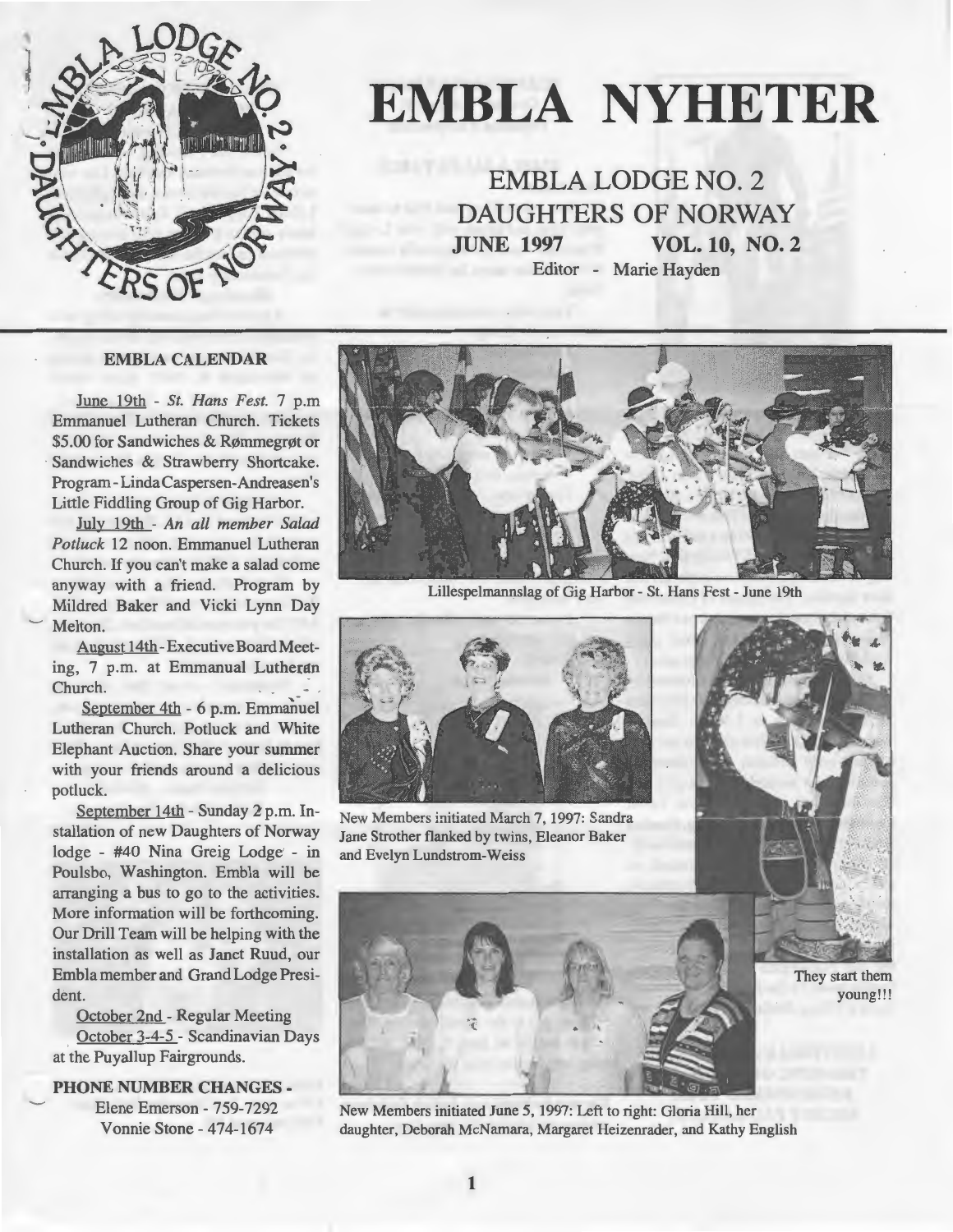

**LEIF ERIKSON STATUE INBALLARD** 

Esther Van Noy, past president of Embla Lodge #2, and Este Graff, president of Solveig Lodge #31, attended the blessing of the Leif Erikson Statue in Ball ard. The statue will be a gift later this summer to the city of Trondheim, Norway, from the emigrants to America and their families. The names of Esther and Este's fathers will be included on a bronze plaque at the base of the statue along with 500 other names of emigrants.<br>The blessing was performed by

Pastor Maynard Atik of Our Redeemers Lutheran Church at 1:30 on Sunday, March 16th. Over 200 came to see Leif on his only official appearance in America and wished him *En god tur!*  The Barnekor, our Norwegian Youth Choirfrom Tacoma; Leikarring, Seattle's Scandinavian Dance Group; and vocalist Sherry Bruce lent their talents to Leifs send-off. Tacoma's Barnekor, Seattle's Leikarring and Seattle's Norwegian Ladies Chorus will be performing in Trondheim in July. After the blessing the Norwegian Ladies Chorus of Seattle hosted a fund-raising lunch worthy of a Viking-Seafarer's SplitPeaSoup.

#### **ANNIVERSARY, BIRTHDAY, THINKING OF YOU DAY? REMEMBERED YOUR SECRET PAL LATELY?**

#### **SCANDINAVIAN DAYS October 3,4,5, 1997 Puyallup Fairgrounds**

**EMBLA SALES TABLE**  Dear Sisters -

Are you willing and able to share your time and talent with your Lodge? If you are - you are especially needed to create sale items for Embla's Sale Table.

Your help is needed, prior to October, for doing:

**Embroidery** 

Painting

Sewing machine work

Using a glue gun (do you own one also?)

Wood craft work (do you have access to a jigsaw?)

Flower pots - do you have clay or plastic flower pots you would donate?

And your special craft talent Fresh, new ideas for sales items are very welcome.

If you can and will help - please call and volunteer.

Sisterly,

Bernice Rohrs 564-4407



**CONGRA TULATIONS TO Cora Anderson** 

our latest Embla member to receive her 50 year pin at the April meeting. Cora joined Embla on June 5, 1947 and has been very active over the years.

**Kirsten Roberts and Judith Tollefson**  who received their 25 year pins.

#### **EMBLA SCHOLARSHIP FUND DRA WINGS Norwegian Sweaters**

At the May meeting our drawing for the four sweaters was held. Our winners were Maxine Gonce, SengaBarlow, Lillian Pappas and Edith Stageberg. Many thanks to those who donated the sweaters and for the money received for our Scholarship Fund.

#### **Hardanger Embroidery**

A special fund drawing will go to a fortunate person who will own a beautiful, blue Hardanger framed wall picture on November 6, 1997. Sister Elene Emerson has done the Hardanger embroidery, the framing is by Sister Gloria Pedersen. They have donated this treasure to benefit the Embla Scholarship Fund.

An opportunity to own this "one of a kind" picture is a \$1.00 donation per your choice of number. All proceeds go to Embla's 1998 Scholarship award.

Your lucky number is available at Embla meetings or call Bernice at 564- 4407 for your special numbers. Drawing will be November 6, 1997 and you need not be present to win.

Remember - at any time, you may honor or remember a special person, event - anyone or anything, by a donation to Embla's Scholarship Fund. Nice way to show you remember or care.

> Bernice Rohrs - 564-4407 Embla Scholarship Chairman



Embla's June meeting of PLU friends - Left to right: Kari Macauley, Erika Ruth Dahl and guest Jill.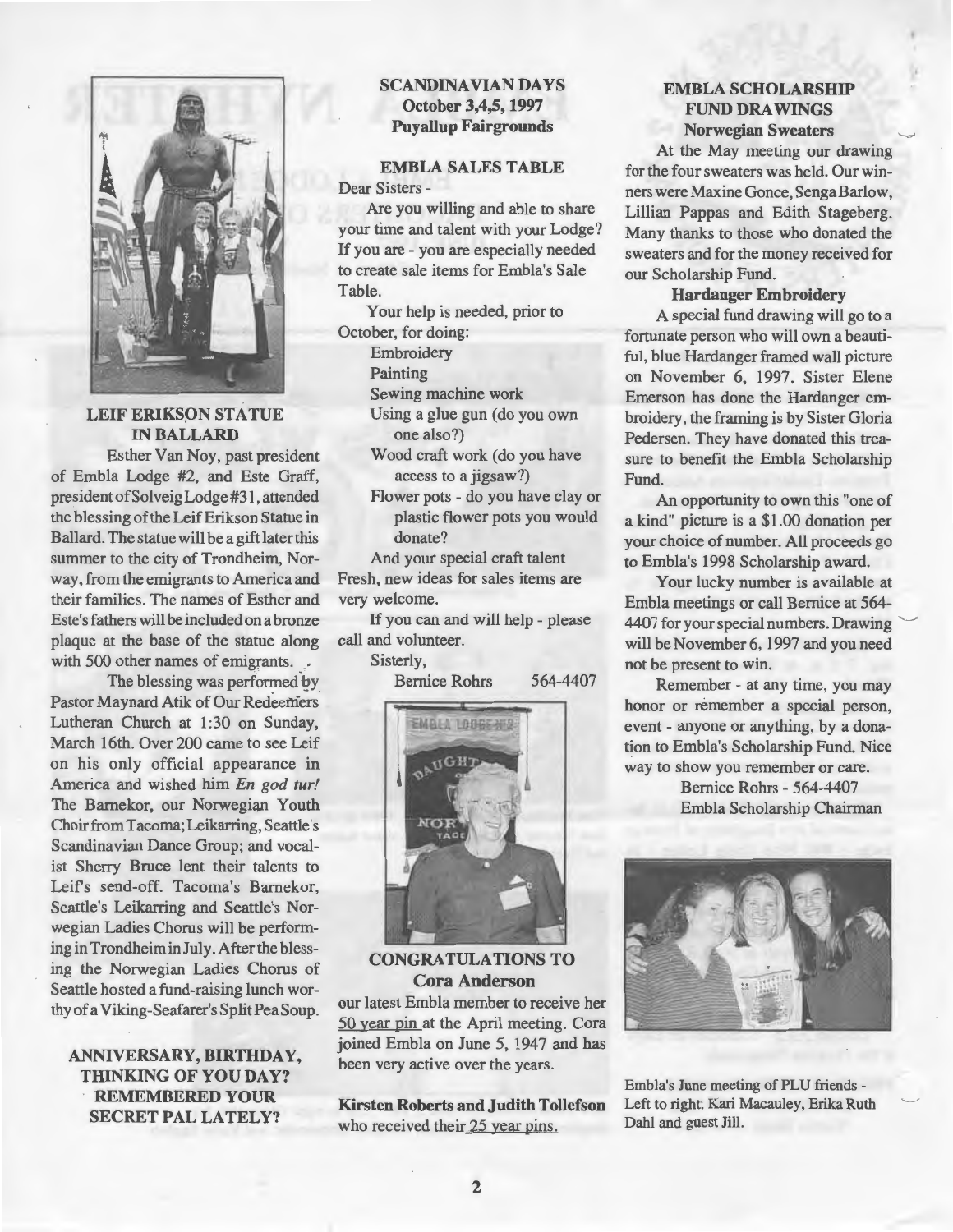## **THE LEGEND OF ST. SUNNIVA'S ESCAPE**

by Bodil Lovoll

St. Sunniva, Norway's first declared saint, is a literal example of the *saying:'Faith maves mountains.* 

When Sunniva prayed to God that she would not fall to the pagans' sword, God sentarock-slide that blocked her in a cave. Nobody knows when this happened, but it had to have happened before Norway was christened in 997.

According to the legend, Sunniva was aChristian, aholy and very beautiful Irish princess. When her father died, she inherited his kingdom, and became the ruler. She kept her people carefully away from evil, and by her holy life and example encouraged them to walk in a spirit of unity. She was generous to the church and full of thoughtful consideration for the poor. When she became a adult she kept the faith in God, learned from her father.

Being royal, she felt obliged to be an example for others in chastity and compassion. Rumors spread far afield about her holiness, royal descent and of her beauty and wealth. A pagan warrior (his name is never mentioned) was enamored by these and proposed to her. She declined. This warrior scared Sunniva with his forceful and violent behavior towards her, and she felt she had no other option but to escape the country.

Sunniva, together with many women, children and men, including her brother Albanus, went to sea in three boats that neither had sail, heim, nor oars. After three days of hard sailing, they drifted toward the coast of Norway where they were stranded on the most rugged and toughest coastline of the country, the island of Selje (Selja) right outside *Stadtlandet.* Here they settled in a cave *(Synnevahelleren, Donhelleren)*  70 meters up in the mountain. According to the people living here, Sunniva and her people lived on the catch from the sea.

Earl Haakon (he died year 995) who had seized power in Norway was informed that some illegal Irish people had settled down in the area. He was a cruel tyrant who mistreated his subordinates, and he immediately sent for some of his warriors to take care of the matter. The legend says when the defenseless Irish realized they were lost, Sunniva gathered all her people in the cave, and prayed to God that He would spare them from a destiny worse than death. God answered her prayers, and let a rockslide hid the entry to the cave, preventing Earl Haakon and his men from finding them. Sunniva and her people all died in the cave, not from men's violence, but from the mercy of God.

A short time after this incident, some sailors sailing by the island of Selje, saw a shining pillar of light reaching up to the heavens. This sight made them both surprised and curious. The island was uninhabited at this time, but local people from the mainland kept animals there. A number of people also ·bore witness to seeing a shining light from the island. The rumors also reached the reigning King Olav Tryggvason in Trondheim.

Olav Tryggvason had become the reigning king in the Trondelag District in the year 995 when Earl Haakon died. He wanted to go to Selje and see for himself what was going on and brought the bishop with him. They found the cave, and were able to move some of the rocks covering the opening. When they walked inside, a very sweet smell of corpse reached them. They found the remains of the martyr's bones. In the bottom of the cave, Queen Sunniva was found lying as if she was asleep, with her rich red hair flowing down on a body that was complete and intact. There was no doubt in the king's nor the bishop's mind - Queen Sunniva was a saint. They gathered all the remains from the martyrs and Queen Sunniva's body was placed in a casket.

King Olav built and sanctified a church by the cave where the remains of the martyrs were found. According to the legend, God showed signs and carried out miracles in the honor of the martyrs. This is still happening today it is said.

King Olav knew how to use this in his favor on his work to christen the country, especially in the coastal region. Besides threats toward people, he used this rniracle with Queen Sunniva and her people to convince them to become Christians.

The church King Olav built here by the St. Sunniva cave could be Norway's first church. It was followed by many others in the area, and shortly after year 1100, the Benedictine Monks founded a monastery here in honor of holy Albanus, St. Sunniva's brother. While King Olav Kyree was reigning ( 1067-1093) he established a parish here in Selje, and only one in the country besides Oslo and Nidaros (Trondheim) at that time.

In most parts of the country, including Iceland, people celebrate *Seljemannameese* (a special church service) the Sth of July which is named after St. Sunniva. In the year 1170 the center of the parish was moved to Bergen, a larger coastal city south of Selje, and the Sunniva casket was therefore moved to the cathedral of Bergen.

Because of its central location, Selje became an important pilgrimage, especially for seamen. St. Sunniva became the patron saint for the whole west coast of the country. Up to as late as 1860 it was a custom for sailors who were saved at sea, to give lamps to the church of Selje.

Today only the mins remain of these constructions. High up under the cliff you will find the St. Sunniva cave, called *Salen,* which is believed to have been a church sanctified to the holy Michael, and you will also find the church of Selje which was built on terraces. Down below on the flatland by the sea you can find the remains from the monastery, which is dorninated bya massive Roman tower.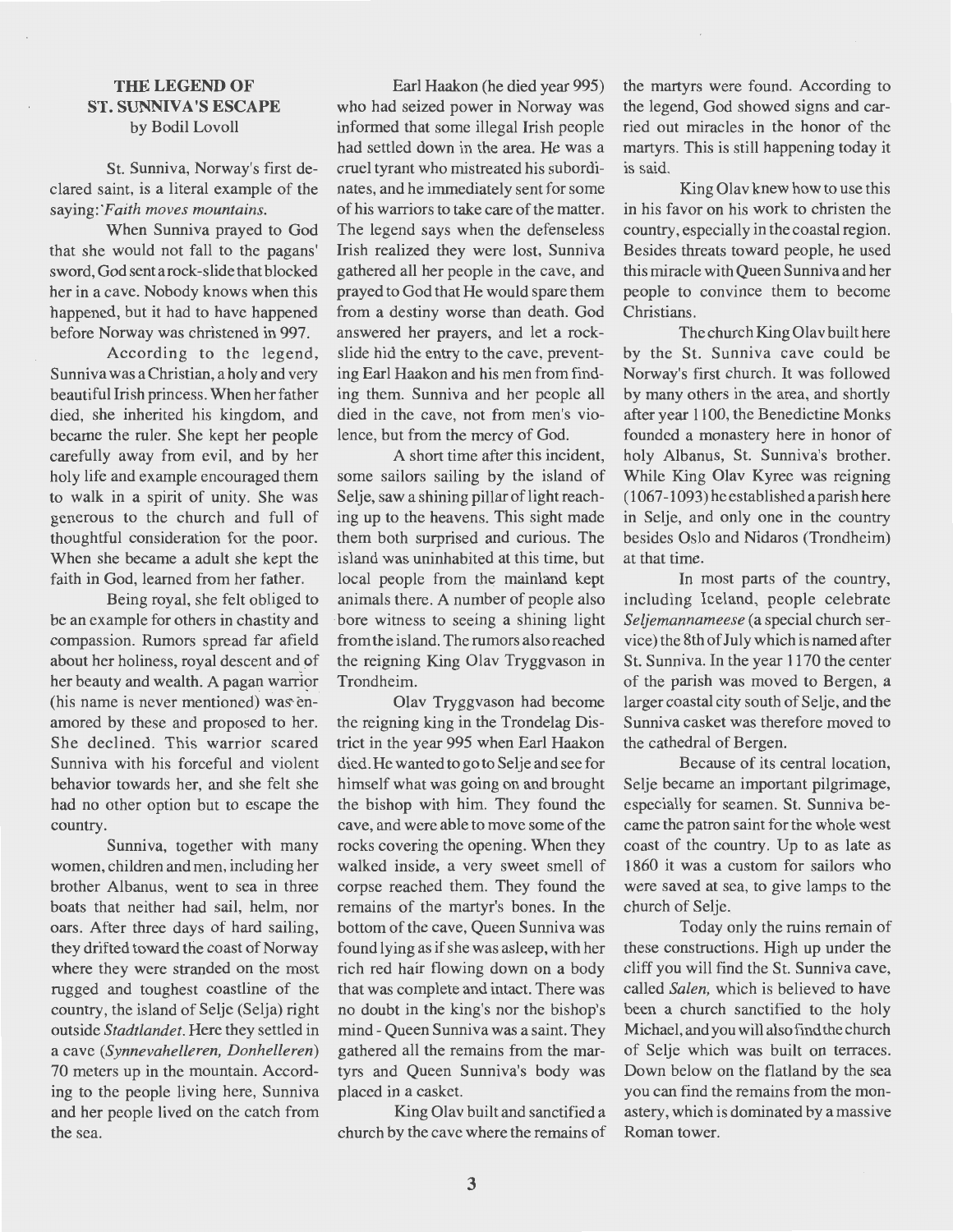

Aren't these cuties?

### NORWAY'S CONSTITUTION DA Y INBALLARD

This year Norway's Constitution Day was a beautiful celebration in Ballard. The 17th of May was a beautiful day with shining sun, warm weather, and participation by many Norwegian-Americans.

Performances from different groups from the surrounding areas at the Bergen Place began in the morning and ends with the parade. The Leikarring (Embla Lodge) with Anitra (Solveig Lodge) performed the traditional Norwegian folk dances and singing Norwegian songs. "Norway in Red, White and Bhie" is an essential song the Leikarring always performs.

Usually there is time before the parade to shop and eat - the Troll Cafe serves soup, breads and Rommegrøt. Several Scandinavian shops serve coffee and cookies or cake with marzipan. Of course, it is all delicious !

The parade starts at 3 o'clock with EmblaLodge participating by holdinga banner and waving Norwegian flags.

We had fun celebrating this commemoration of independence and freedom for Norwegians. As Daughters of Norway we love our independence as well as our traditions.

Karen Harkness, Embla Secretary

Right: Olive Rudsdil atEmbla's 90th Birthday standing next to mannequin with her own Drill Team Outfit of years past.



Embla Leikarring in 17th of May parade in Ballard

## PAST PRESIDENT'S CLUB

Members of Embla's Past Presidents Club met June 9th at IKEA for a smørgasbord and short meeting. President Florence Buck hosted the luncheon and shopping trip.

The group meets bimonthly for lunch and a business meeting. Members take turns serving as hostess at either their home or a local restaurant. The Past Presidents have acted in an advisory capacity when needed. We continue to meet and for fellowship and to support our lodge.

Embla boasts 14 past presidents - Nora Anderson, Anne Strom, Eleanor Starr, Olive Rudsdil, Esther Carlson, Ione Dhaese, Florence Buck, Emilie Pedersen, Elsie Schwind, Mary Nero, Janet Ruud, Bernice Rohrs, Mildred Baker and Esther Van Noy.

Mildred Baker will host the next meeting on October 13th.



#### EMBLA NEWS NOTES

Our sympathy to the farnily of Esther Olson, an over 90 member of our lodge who lived in Maple Valley, and who passed away on Mar. 3, 1997.

Our sympathy to the farnily of Maria Joy Dupuis Roberts who passed away on April Sth.

Our sympathy to the farnily of Lillian Wolford who was very ill and then passed away on May 21st.

Our sympathy to Julie Ausnes and Elsie Schwind on the passing of their brother.

Verle Congdon is recovering from a case of the shingles. She wishes this on no one.

Congratulations to Embla member Stella Anderson and her husband, Laurence, who celebrated their 60th Wedding Anniversary on June Ist.

Hildur Christensen having back surgery June 16th for a very painful back.

Mary Nero recovering well but still can't drive for two more months.

Gloria Pederson broke her arm but east is off now.

Marie Hayden is very pleased her son, Major Jim Hayden, wife Liz, and grandsons, Joshua (3) and Micah (1) will be stationed at Fort Lewis where son Jim will be a Air Force/Army Liaison Officer for the next two years. Great to have the farnily (and babies) close for the first time in 12 years.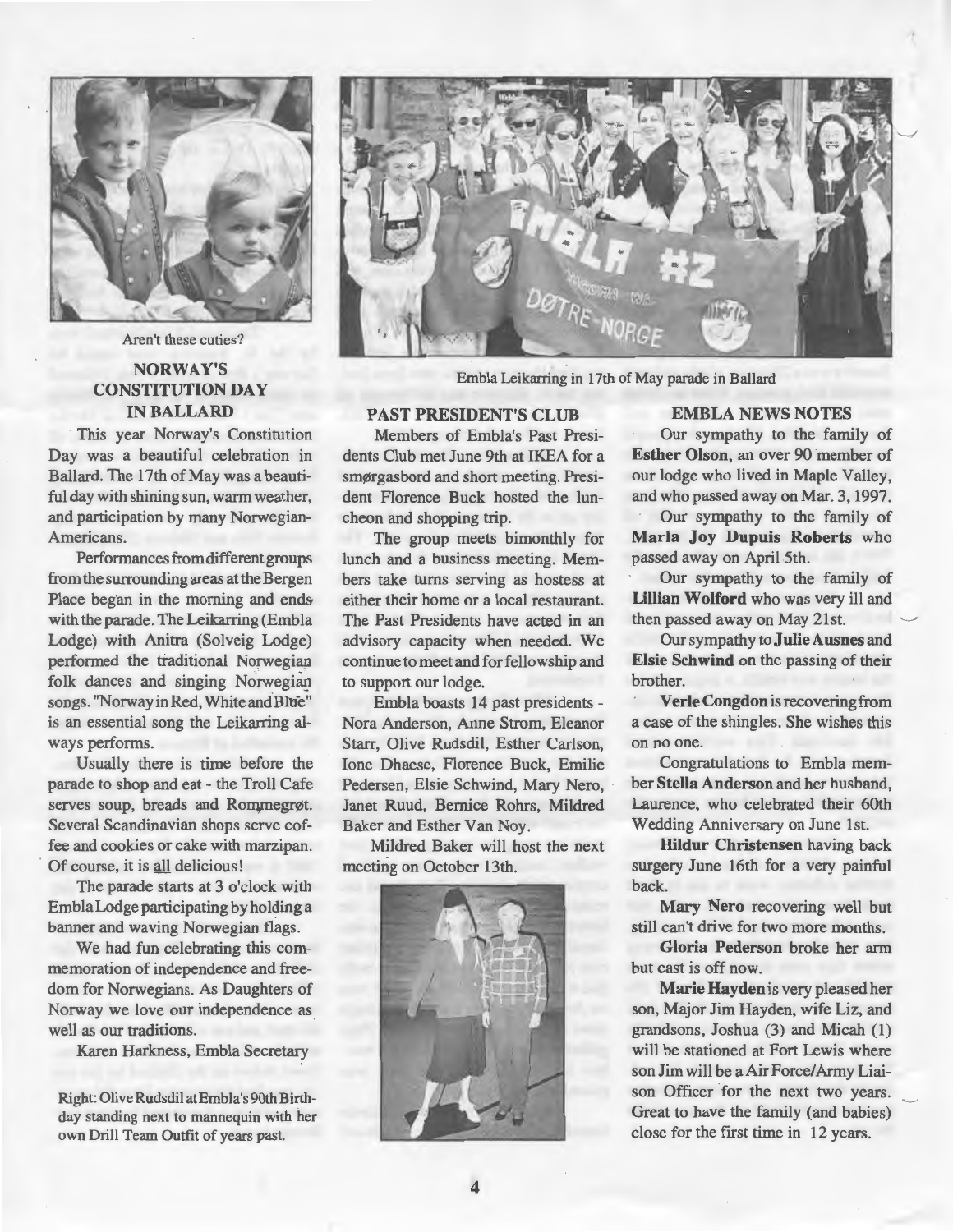#### **NORWEGIAN HERITAGE FESTIVAL Scandinavian Cultural Center**

Did everyone enjoy the day? On April 26th the Annual Norwegian Heritage Festival took place at Pacific Lutheran University in the Scandinavian Cultural Center. Food, entertainment, drawings for wonderful items (all donated), craft displays, and demonstrations took place. And did you take home some of the great baked items? So hard to choose, all were so good. Yummm!!

If you didn't venture out into the hallway you missed the colorful display of the Western Rosemalers. Their president, Howard Wick, chaired the Festival this year. His hardworking committee was drawn from all the Scandinavian groups in the area.

Our own Embla Lodge #2, Daughters of Norway, came thru again with their great sandwiches and Rømmegrøt. The hardworking ladies were there for long hours to bring these specialties to all the visitors of the Festival. The treasury of Embla expanded by \$652.08 thru their efforts.

Some problems encountered last year were solved (no food tickets) but next year the committee will work on other problems that still rear their head. If anyone has any suggestions for next year please let the Financial Secretary, Patricia King, know and the wprd will be passed on to next years committee.



Thanks to all the following people who worked for Embla:

**Rømmegrøt** - Dorothy Bumson, Myrtle Drahos, Pam Gonce, Esther Hinschberger, Thelma Moline, Lillian Pappas and Barbara Powers.

**Open-faced Sandwiches** - Milly Bond Anderson, Ida Hagen, Britt Kvamme, Bodil Lovoll, Olive Rudsdil and Carol Voigt.

**Drawing Tickets - Mary Ann Aker** and Florence Buck

**Sales Table** - Mildred Baker, Shirley Foreman, Michelle Hess and Bemice Rohrs.

**Cashiers** - Maxine Gonce, Marie Hayden, Phyllis Melton and Harriet Swieso.

**Grocery Purchasing** - Dena Iverson.







**Bake Sale Table** - Senga Barlow, Maxine Gonce, Freda Hauge, Emilie Pedersen, Elsie Schwind and Amy Vogel.

**Donated Baked Goods** - Laurianne Adam, Mildred Baker, Charleen Bames, Florence Buck, Elene Emerson, Shirley Foreman, Karen Harkness, Freda Hauge, Dena Iverson, Thelma Moline, Emilie Pedersen, June Radich, Olive Rudsdil, Harriet Swieso, Aggie Thoreson, Esther Van Noy, and Amy Vogel.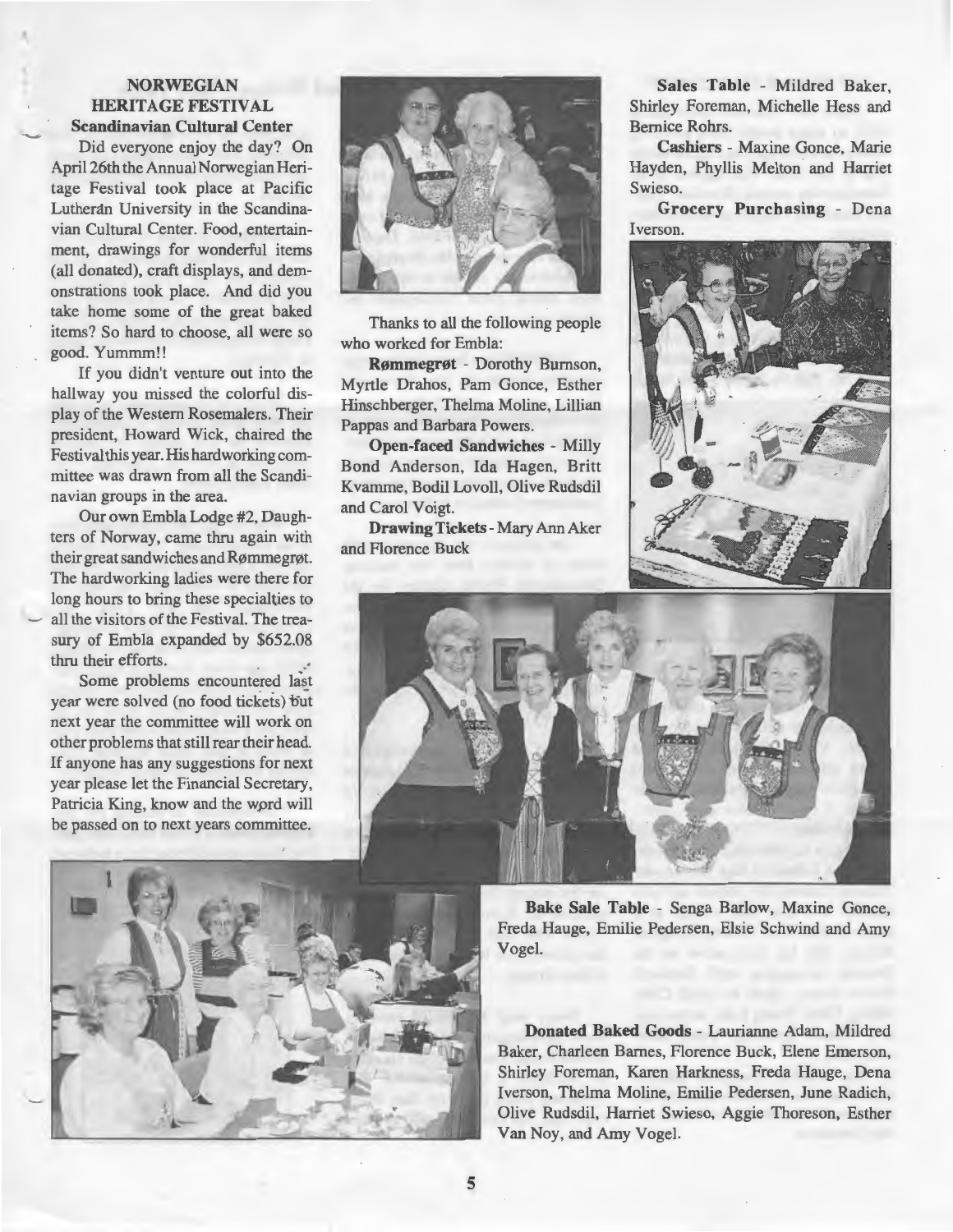#### COOKBOOKSUPPLEMENT

Since our cookbook came out in 1995 so many people have come up saying they wish such and such a recipe was in the book. This applies to all Scandinavian recipes (Swedish, Danish, Icelandic, Finnish as well as Norwegian).

Thanks to Phyllis Melton for all the new recipes.

Now is your time to look through your recipes as you are getting ready for all the holiday cooking. Copy yours and mail them to: Mildred Baker 3911 No. 25th St. Tacoma WA 98406



#### EMBLA LODGE #2\_ SCHOLARSHIP WINNER

At our April meeting, the Embia Scholarship of \$500 was awarded to Angela Vogel, daughter of David Vogel, granddaughter of Amy Vogel and great-granddaughter of Sophie Marvik. Amy and Sophie are members of Embla also.

Angela is graduating from Peninsula High School in Gig Harbor and Tacoma Community School and will transfer to a four year college as a junior to earn a B.A. in Early European History. She has been active on the Outlook newspaper staff, National Honor Society, Quill & Scroll Club, Hiking Club, Young Life, soccer and as a Natural Resources Youth camp counselor.

The Selection Committee: Mildred Baker, Chairman, Elaine Hudak and Elaine Anderson. Bemice Rohrs, Embla Scholarship Committee

## TUBFRIM Gives Used Stamps a New Valne

*For 15 years Arvid Syvertsen has been running his used-stamp show in Nesbyen, Norway, a small town in Norway an hour's drive from Oslo. He is running the daily businessfor the organization named TUBFRIM. Together with one other person, Ms. Birgit Kastet, he receives the stamps in hig plastic bags mainly from Norwegians and Americans.* 

TUBFRIM is a humanitarian organization owned by the Norwegian Health Service. Used postage stamps are collected, packaged and resold to wholesalers and philatelists world wide. The profits earned from these activities are used to provide care and aid to handicapped children in Norway.

The manager, Mr. Syvertsen, tells *News of Norway* how, for instance, Beitostoelen Health Center for the handicapped in Norway has been chosen many times to receive benefits from TUBFRIM. Beitostoelen Center is the leading organization in Norway arranging year-round activities for the handicapped and their families.

When TUBFRIM was founded in 1928, the objective was to help finance research on tuberculosis and to aid children afflicted by the disease. As this particular disease has almost been eradicated, the objective has been modified. Today funds provide financial aid for the Society for Health and Development of Retarded Children and Youth. The total amount TUBFRIM has raised since it was founded is 10 million kroner.

Every year TUBFRIM receives about 200 kilograms of stamps from the United States. The bags come via ships to Hærøya, a harbor where Mr. Syvertsen picks them up. San Francisco and San Pedro are used as shipping ports for most of the stamps. Star Shipping, SAS (Scandinavian Airlines), and other shippers all carry the stamps for free.

Members of Sons of Norway are the most dedicated collectors, and the organization has formal cooperation with TUBFRIM. Local members collect the stamps in their lodges. [Embla Lodge #2 sends ours with Norden Lodge in Tacoma].

Mr. Syvertsen says that the stamps are very easily resold to philatelists. Most of the U.S. stamps are sold to collectors in Norway, Denmark, Germany and Holland.

Who are the best stamp-collectors in the United States? "It is very hard to say, hut it seems that there area lot with addressed in California, the state of Washington and New York," Mr. Syvertsen says. Never throw away canceled stamps. Just cut or tear the stamps off the envelope, leaving a slight margin to keep the perforation intact. Stamps from any country in the world can be used, but it would save TUBFRIM a lot of work if you could separate U.S. stamps from those of other countries.

The collector of stamps for our Em bla Lodge is Elene Emerson. Just bag them up and bring them to her at any meeting.

*News of Norway,* April 1997

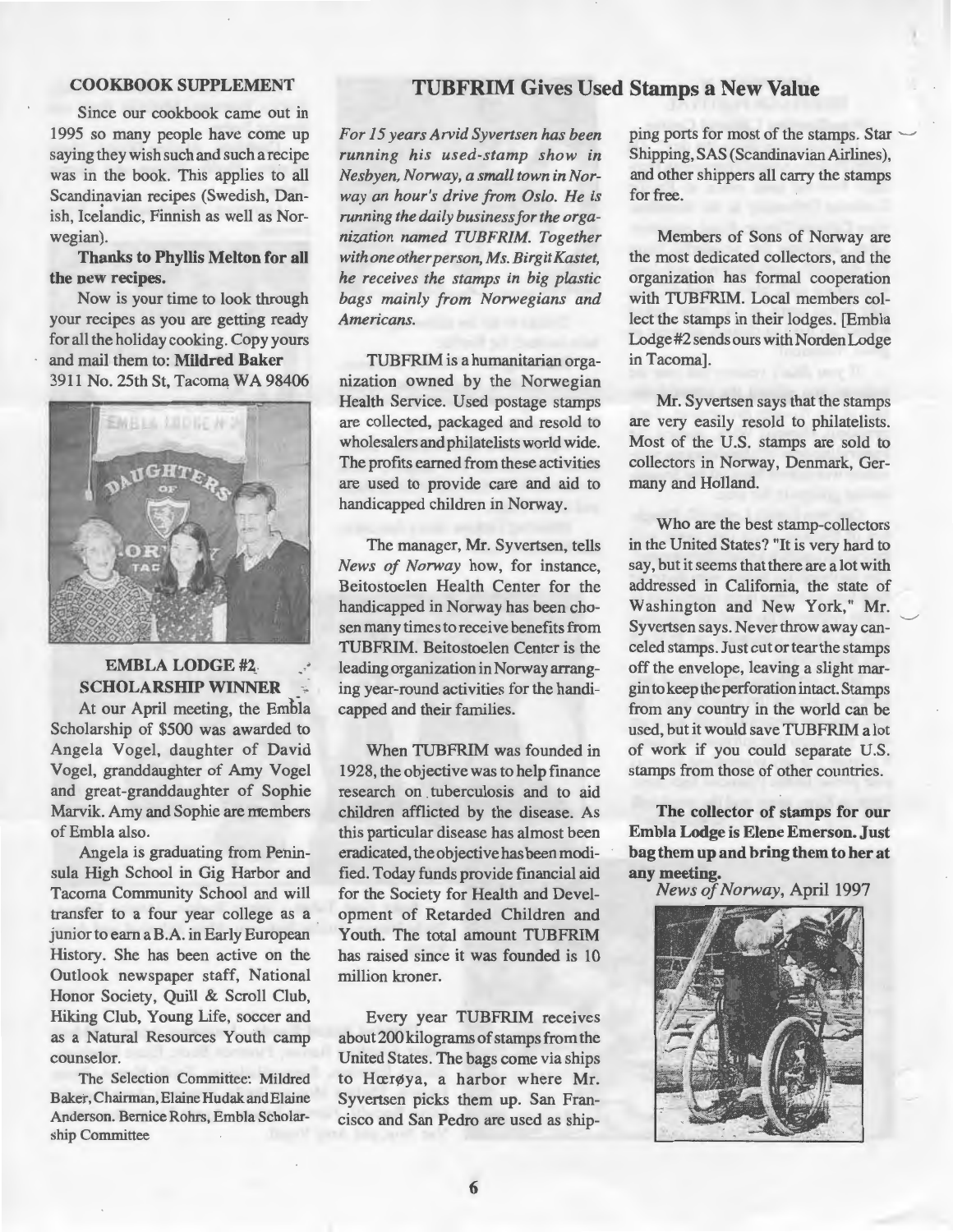

Maxine Gonce wearing a house dress with loafers (Wonder Bread)



Pam Gonce in print dress with darts, Spring hat and red pumps



Carol Voigt in check dress with pill box hat, alligator belt and mushroom shoes.



June Embla Meeting with Ione Dhaese narrating one of her famous skits The latest in clothing styles for women of today.



Annie Hurlbut in a sack dress with boat neck, straw hat and fish net hose.



Michelle Hess wearing the car coat with soft shoulder straps and seat belt, bell bottom pants, turtle neck sweater and genuine stocking cap.



Esther Van Noy with the ball gown with bear back and plunging neckline anda hand bag.



Janet Ruud, the bride, featuring the A-line styling, three quarter sleeves, scoop neck, and sweeping train and finger tip vail and carried a bouquet of 4 o'clocks.



The June Hostess Committee: Marit Bakken, Freda Haugeand Mildred Baker in back with Lillian Pappas, Bernice Rohrs in front.